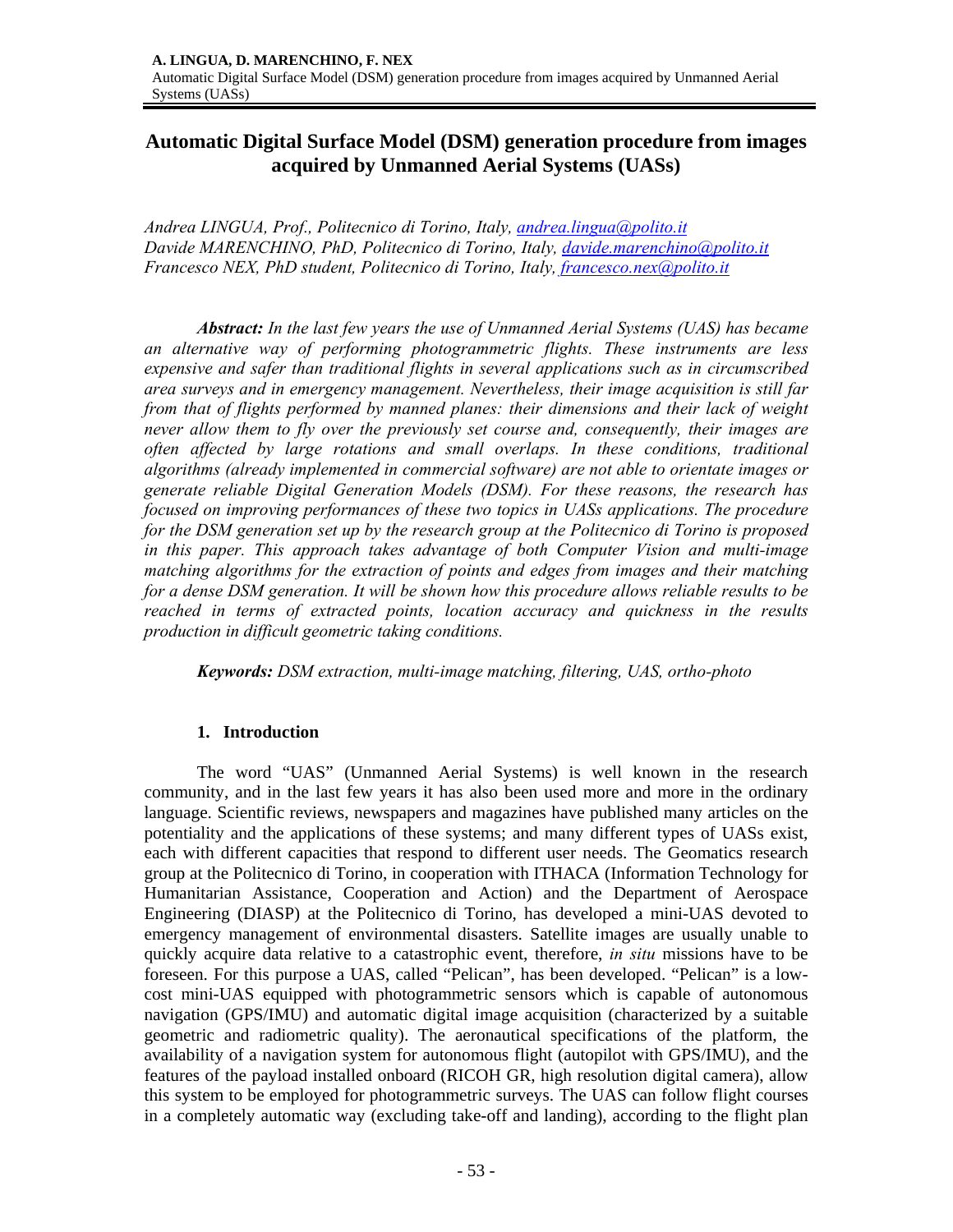specifications. Therefore, the "Pelican" UAS is able to perform photogrammetric surveys in remote and disaster-affected areas [1], where it is not possible to carry out traditional photogrammetric flights. Nevertheless, the performed flights are far from traditional photogrammetric flights; the small dimensions of the UAS and the reduced weight do not allow images to be obtained near to normal case. For this reason, the commercial solution for image orientation, DSM extraction and orthophoto production were not sufficient to achieve reliable results. A new *ad hoc* process was necessary to furnish maps in all operative conditions in a quick way.

In the following sections, the basic algorithm that was set up by the Research Group at the Politecnico di Torino in order to solve this task will be described. This approach takes advantage of both the Computer Vision and the Photogrammetric application field. Computer Vision algorithms were adapted in the image orientation procedure and multi-image matching techniques were used in the DSM generation.

The developed algorithm is an ongoing process that still has to be improved. In the following, one of the first tests and the validation results will be shown in detail.

#### **2. Algorithm workflow**

Over the last 15 years, photogrammetric techniques have significantly improved. The availability of digital images and the swift development of computer science have allowed the photogrammetric process to be increased. Several commercial software programmes have been developed by photogrammetry industries. Nevertheless, these solutions only achieve reliable results when traditional flights and normal image acquisitions have to be performed. For this reason, it was necessary to produce an *ad hoc* solution for UAS application. The research developed by the Politecnico di Torino Geomatics Research Group, in this application field, has involved a photogrammetric process that can be divided into several steps, as shown in Fig. 1:



Fig. 1. UAS data acquisition and processing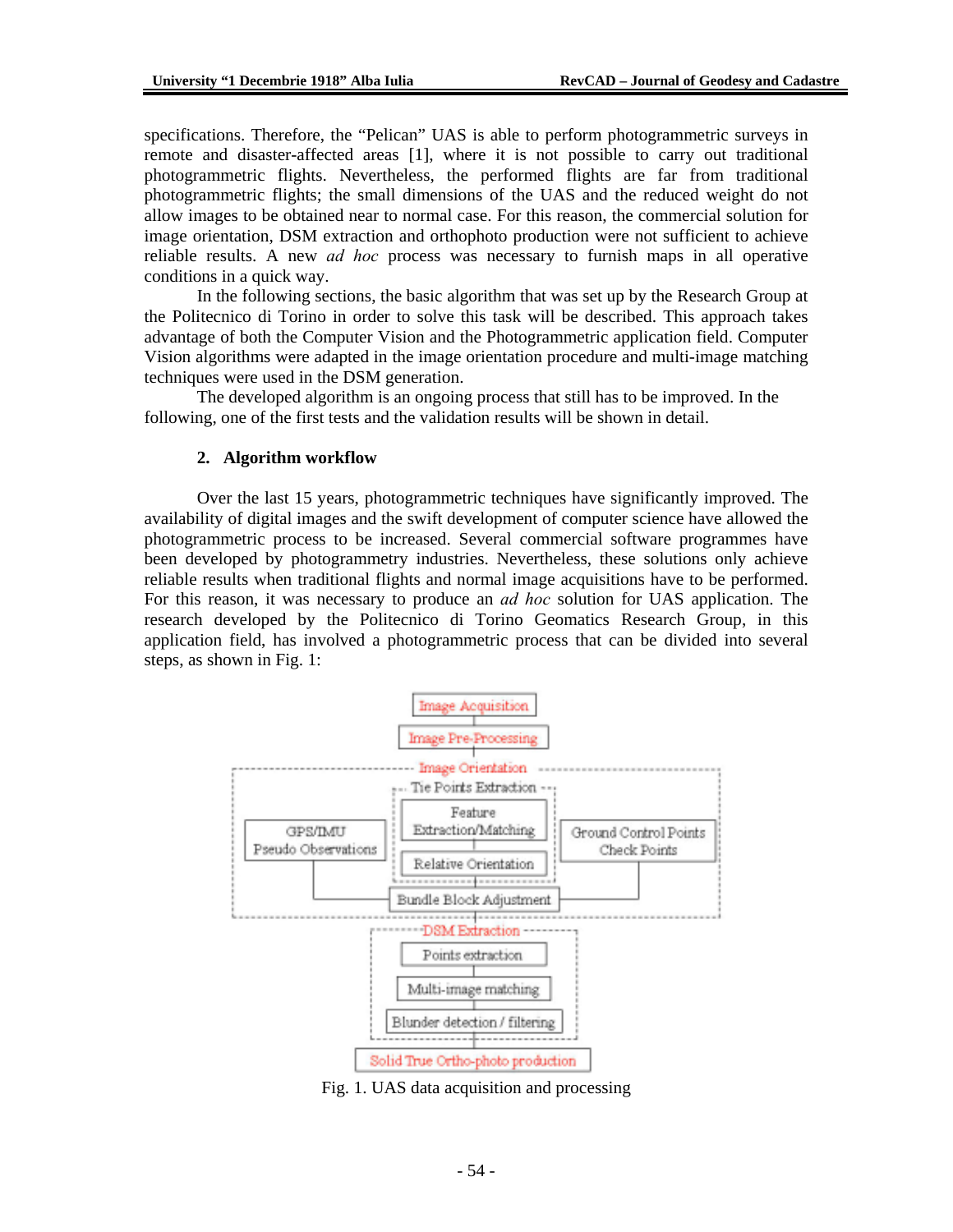**Image acquisition.** The "Pelican" UAS carries out image acquisition in an automatic way. The operator designs the flight plan and uploads it into a Ground Control Station (GCS), which remotely controls the aerial platform. Therefore, it is possible to perform flights with a programmed image acquisition, which can be monitored in real time by an operator through the GCS. At the end of the flight, the images and the position/attitude data are downloaded, in order to be processed in the following steps.

**Image pre-processing.** The image pre-processing techniques allow the image quality to be enhanced when it has been taken in non-ideal conditions. In photogrammetry, these algorithms are frequently used to enhance the image quality, to reduce the noise effects and to increase the image contrast. A Wallis filter [2] was implemented in the studied algorithm. It can, in fact, work both as a low pass and a high pass filter. The goal of the Wallis filter is to force the mean and the standard deviation of an image to fit some given values [3]. It is widely used to enhance image texture patterns, and to provide good radiometric information for point and region detectors. In the proposed approach, the Wallis filter algorithm was tested on aerial images and an optimized set of parameters for the image enhancement was determined in order to achieve the most stable result.

**Image orientation.** A good orientation allows 3D points to be matched in the object space and to perform the subsequent automatic algorithms. The mathematical computation of the external orientation of a set of images is performed through a Bundle Block Adjustment (BBA). This computation is made possible through the integration of image information (automatic tie-point extraction), the ground control points (achieved by a survey), and position/attitude information (furnished by autopilot GPS/IMU systems.

The *automatic tie-point extraction* is performed using the SIFT (Scale Invariant Feature Transform) operator. This is a region detector/descriptor [4] which allows us to extract features that are invariant to image scaling and rotation and partially invariant to changes in illumination and 3D camera viewpoints (affine transformation). A vector of dimension 128, called descriptor is associated to each feature. This allows a feature matching between image pairs, which satisfies the geometrical previously mentioned transformation. The SIFT operator allows a great number of points to be matched, in any taking condition. Nevertheless, a robust LMS relative orientation must be performed in order to detect mismatches. The extracted points are useful in the BBA as tie-points and they furnish an approximate DSM in the multi-image matching algorithm, as will be explained in the following.

The autopilot MP2128g installed on the UAS allows information of the *position and the attitude of the plane* to be obtained during the flight. Several tests have been performed in order to evaluate the suitability of this system in a Direct Geo-referencing; the achieved results have shown that this instrument does not supply sufficiently accurate attitude data. Nevertheless, these row exterior orientation parameters can be employed as approximate values in the BBA. For this reason, a survey is still required in order to determine the *ground control points* and, then, to collimate them on the images.

Until now, the BBA has been performed using the commercial and academic software that are already available. The experimental tests have been carried out with the Leica LPS software. An automatic tool for the importing of the tie-points extracted by SIFT into Leica LPS software and for the production of the approximate DSM, using these tie-points and the external orientation parameters, has been created.

**DSM extraction.** The DSM extraction is made possible through the matching of points in two or more images. A multi-image matching approach, called Multi-Image Geometrically Constraint Cross-Correlation (MIGC3), has been implemented. This approach is an area-based matching algorithm, founded on the Cross-Correlation (CC) technique. The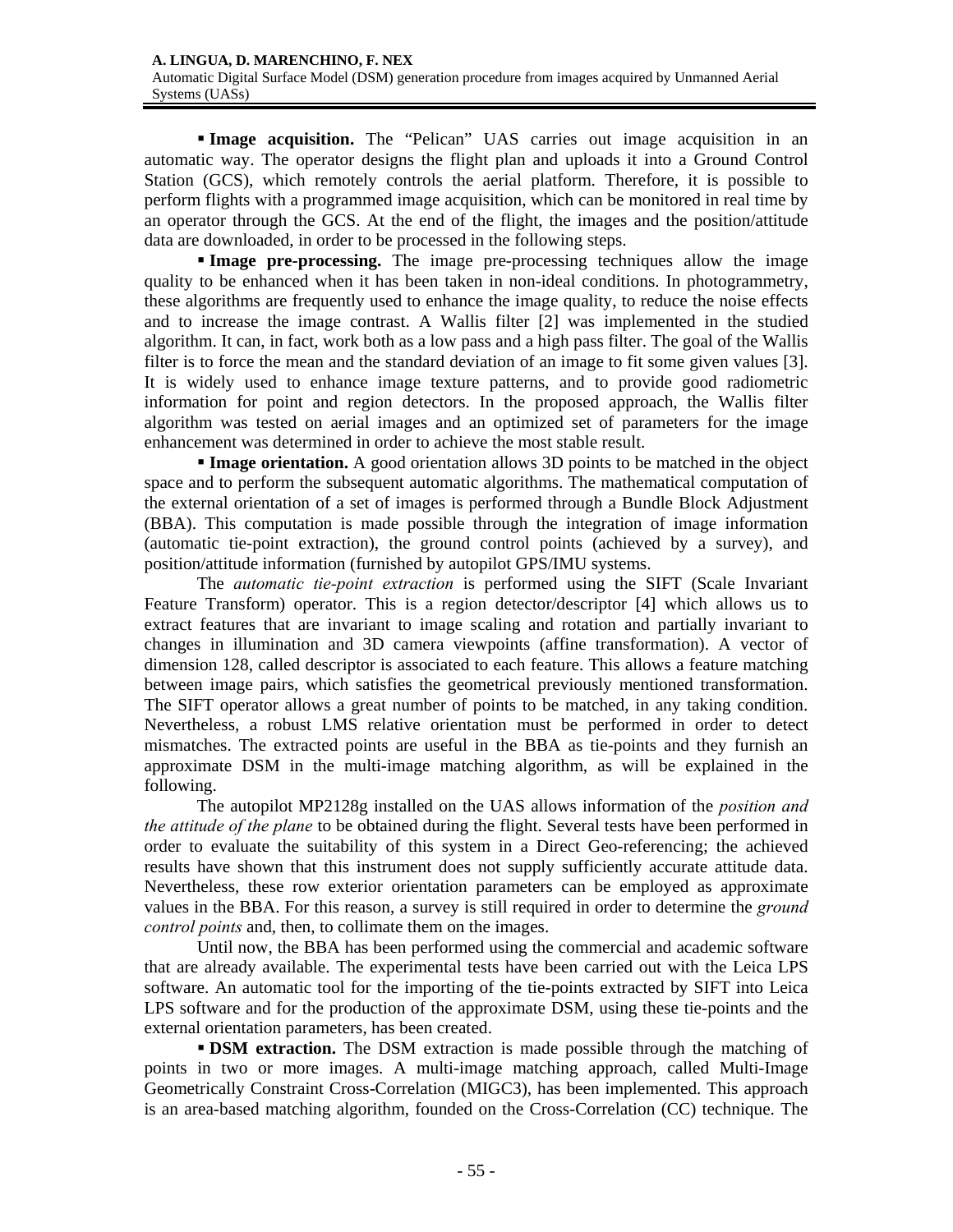MIGC3 procedure is based on the concept of multi-image matching guided from the object space, therefore any number of images can be matched simultaneously and the epipolar constraints is integrated implicitly. Together with an adaptive determination of the correlation parameter, it has the ability to reduce the problems caused by surface discontinuities, occlusions and repetitive structures, and to produce dense and reliable point matching results [5]. The method works as follows: one of the stereoscopic distortion-free image (all the images are previously undistorted) is chosen as the reference image, and the others serve as the search images. The feature extraction is carried out in the reference image with the Forstner operator [6]. In this way, a great number of points is extracted over the entire image. The image matching procedure of each point of interest is then performed. An image point  $p_0$ is projected onto the object space, using the collinearity equations (Fig. ). The approximate DSM obtained by the SIFT operator feature extractor allows a first 3D position of the point *P0* to be defined. Since the approximate height  $Z_0$  may not be accurate, the correct position of  $p_0$ in the object space should lie between  $P_{max}$  and  $P_{min}$ , with height values of  $Z_0$ - $\Delta Z$  and  $Z_0$ + $\Delta Z$ respectively, along the image ray  $cp_0P_0$ . If these two points are back-projected onto the search images, the bounds of the epipolar lines are defined (yellow line in Fig. 2). Therefore, the research of the corresponding image points  $p_1$ ,  $p_2$  is restricted to the image points which lie along these lines.



Fig. 2. Image matching with the MIGC3 technique. Geometric constraints and window warping procedure.

After the application of the geometric constraints, the research of the homologous points along the epipolar segment is performed using the similarity constraint. In order to define the homologous points, the NCC (Normalized Cross-Correlation) value is computed between the image windows and the other image. Compared to the traditional Cross-Correlation method, the NCC function implemented in this approach is computed with respect to the height value in the object space. The NCC value between two corresponding windows in the reference image  $I_0$  and in the  $i_{th}$  search image  $I_i$  is definite as: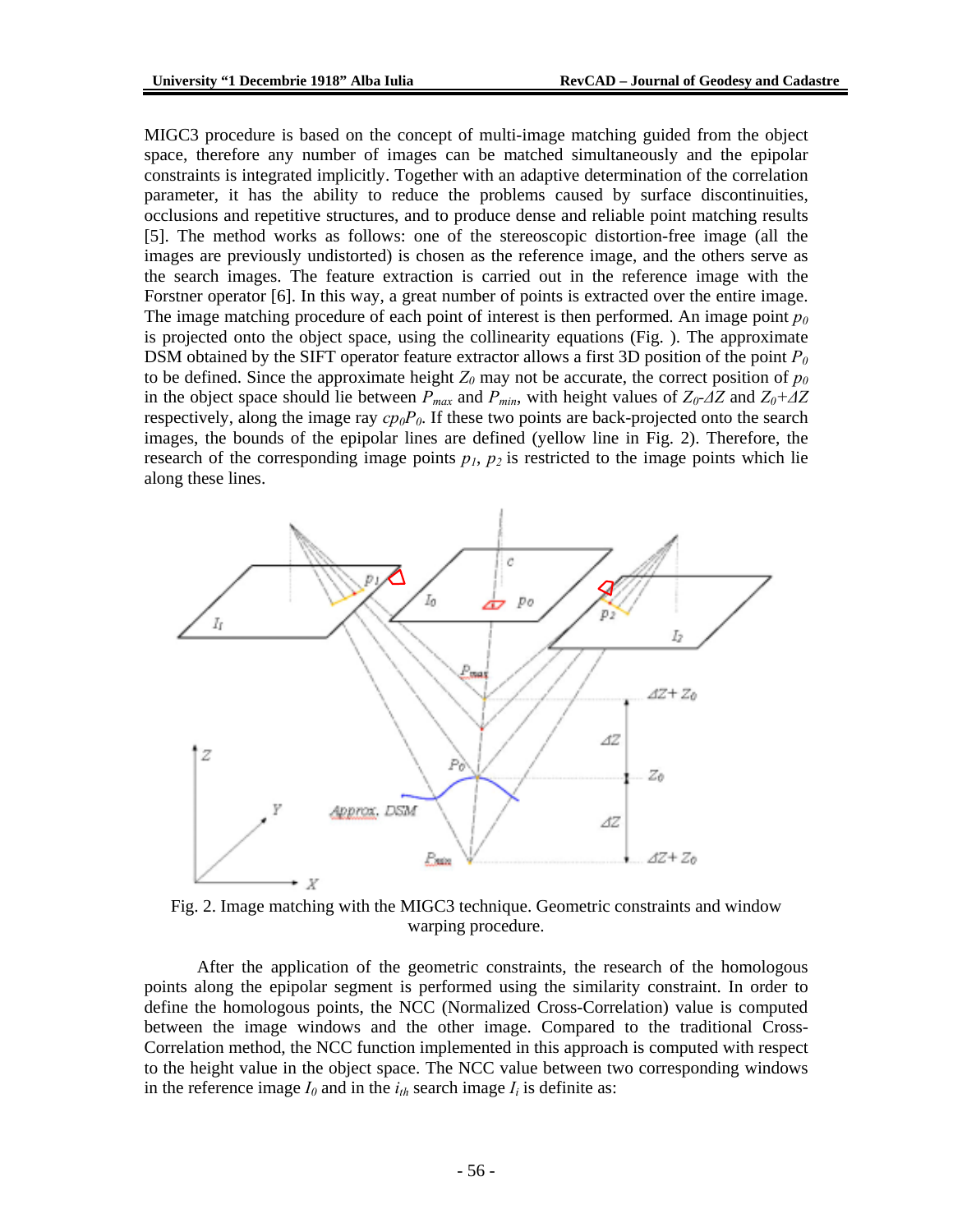#### **A. LINGUA, D. MARENCHINO, F. NEX**

Automatic Digital Surface Model (DSM) generation procedure from images acquired by Unmanned Aerial Systems (UASs)

$$
NCC_i(p_0, Z) = \frac{\sum_{x, y \in W} (I_0(x_0, y_0) - \bar{I}_0) \cdot (I_i(x_i(Z), y_i(Z)) - \bar{I}_i)}{\sqrt{\sum_{x, y \in W} (I_0(x_0, y_0) - \bar{I}_0)^2} \cdot \sqrt{\sum_{x, y \in W} (I_i(x_i(Z), y_i(Z)) - \bar{I}_i)^2}}
$$
(1)

where, *W* defines the correlation window around point  $p_0$  in the reference and search images; furthermore,  $I_0(x_0, y_0)$  represents the intensity value of each pixel within the reference image.  $I_0(x_0(Z), y_0(Z))$  denotes the radiometric values of the corresponding pixels in the search image *I* at a determined height Z, which varies in the range *[Z0-∆Z-Z0-∆Z]*.

Unlike the traditional NCC technique, the correlation windows of the search images are not defined as a constant square shape, but they are computed as a back-projection of the reference image window from the object space to each search image. This process is named correlation window warping procedure and it exploits the approximate DSM and the image orientation parameters. Each point in the reference image window is projected onto the approximate DSM, and a piece of surface patch in the object space is therefore obtained. Then, by means of a back-projection, the corresponding image windows in the search images are determined. Consequently, a square correlation window in the reference image may appear as a general quadrangle window in the search image (red quadrangles in Figure 2).

The NCC functions of all individual stereo pairs are defined in a unique framework, which can be mathematically expressed by the SNCC function:

$$
SNCC(p_0, Z) = \frac{1}{n} \sum_{i=1}^{n} NCC(p_0, Z)
$$
 (2)

The correct match is not evaluated by the single NCC function analysis, but through a unique function that integrates the similarity constraints supplied by each stereo pair. The basis algorithm has been improved by an adaptive approach that allow us to automatically set some important parameters that optimize the MIGC3 performances and reduce the ambiguity problems, such as the repetitive texture patterns, the occlusions and the surface discontinuities.

The results achieved by the MIGC3 algorithm still have some gross errors. The elimination of these blunders is carried out through a robust filtering algorithm called the *Selftuning Standard deviation Median Filter* (S2MF) which has been implemented by the authors. S2MF is a distance-function filter method, which quickly processes 3D point clouds extracted using photogrammetric procedures. It produces filtered DSM with a nearly negligible rate of residual errors. The algorithm is based on the median filter, which is widely used for the elimination of outliers in DDSMs (Dense Digital Surface Models) produced by Lidar techniques [6]. In the case of DSMs extracted by automatic photogrammetric procedures, the lack of dense 3D point clouds causes the failure of the median filter; therefore, the development of an auto adaptive approach, in relation to the density of the point cloud, is required. S2MF locates outliers in several steps.

A first global filter, which deletes the outliers extracted by GC3 with a huge altimetric error, has been realized. The outliers are easily removed with a median filter applied to the whole dataset. The points that do not respect the distance function (that is to say that are outside the interval value) are classified as gross errors and are removed.

$$
med(Zk)-4\sigma(Zk,med) \le Zk \le med(Zk)+4\sigma(Zk,med)
$$
 (3)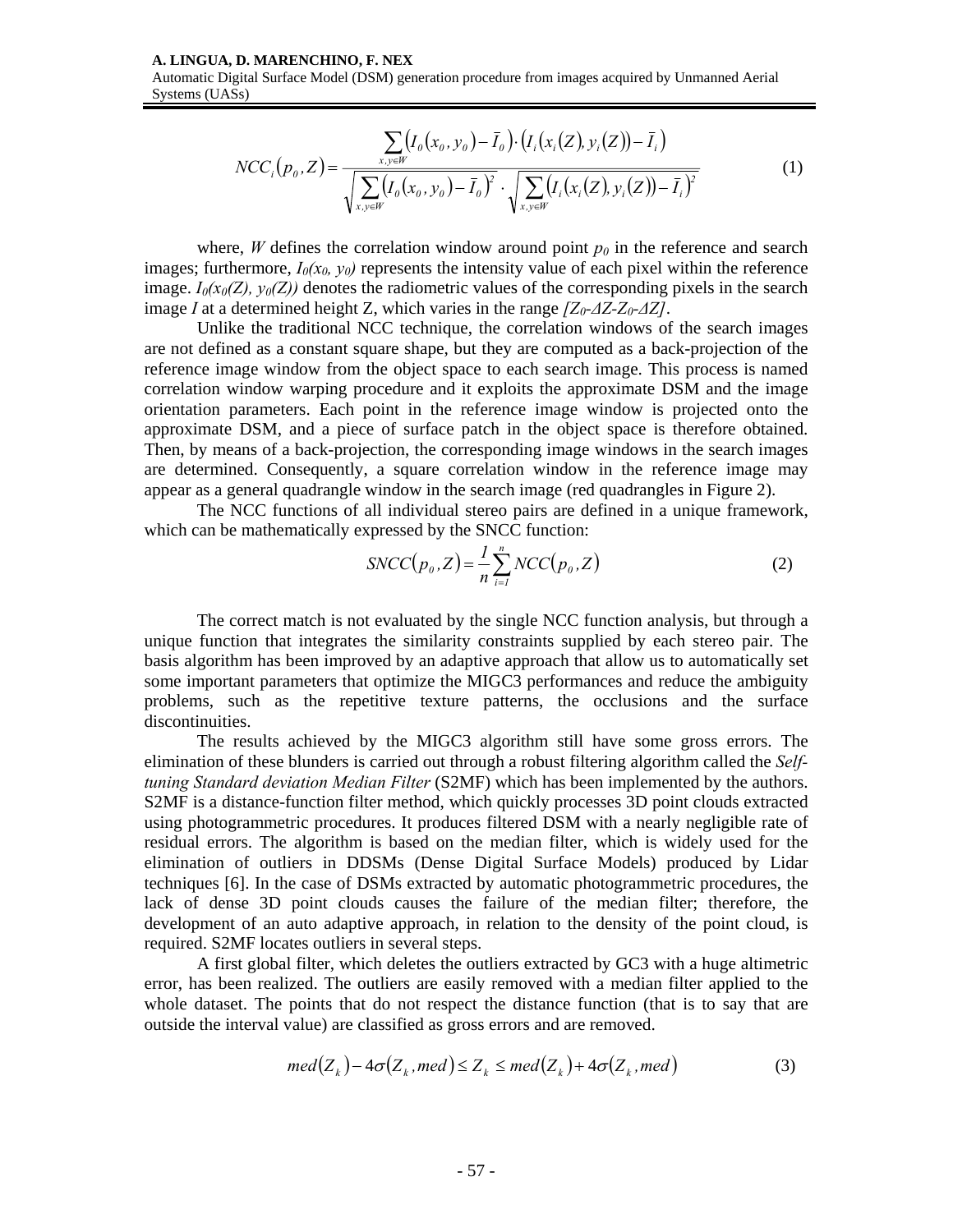where  $med(Z_k)$  defines the median operator applied to the set of  $Z_k$  values, while  $\sigma(Z_k)$ *med)* is the standard deviation of the same values, computed using the median instead of the mean value. Factor 4 was experimentally defined.

After the elimination of the largest errors, a second filter operation is carried out. The planimetric DSM area is split into  $n<sub>b</sub>$  bins and each point is classified, according to its position, in the respective bin, which is denoted by a row and column index *(i,j)*. The bin size is a fundamental parameter which affects the performances of the filter. On one hand, small bins allow a local analysis of the object to be performed, and increase the reliability of the method: however, it is likely that some bins do not have enough points for a statistical analysis. On the other hand, if bins of large dimensions are used, each of them have hundreds of points but an ineffective smoothing can be achieved. For this reason, the square bin size  $a<sub>b</sub>$ is defined in relation to the density of the points in the object space:

$$
a_{s} = wf \cdot \left(\sqrt{\frac{W_{x} \cdot W_{y}}{m}} \cdot GSD\right)
$$
 (4)

where  $W_X$  and  $W_Y$  are the analysed area dimensions [pixel] on the reference image in *x*, *y* directions; *m* is the number of points extracted by Forstner;  $w_f$  is the window side factor (defined by the user), which denotes how many times the bin side is higher than the medium linear density (pixel/m) of the point cloud. The median,  $med_{i,j}$  and the standard deviation,  $\sigma_{ij}$ of the heights are computed for each bin. The median is a robust estimator of the mean value of a random variable; therefore, it is not sensitive to the presence of outliers in the data set. The standard deviation of the data, which is computed with respect to the median, is instead sensitive to the measures affected by gross errors. Thus, the distance function, which compares the elevations of each point with the altimetry trend of the surrounding bins, is also sensitive to the gross errors. In order to avoid these problems, a self-tuning approach for the computation of the standard deviation of each bin has been developed. Given a bin with *s* points, the standard deviation  $\sigma_l$  of the whole data set of z-values with respect to the median value is computed. Then, the minimum and maximum z-values are removed and a new value of standard deviation  $\sigma_2$  is estimated. The process is iterated until the difference of the standard deviations between two adjacent iterations is smaller than the threshold *∆st*, defined by the user, as shown in the following the equation:  $\sigma_{iter-1}$  -  $\sigma_{iter} \leq \Delta_{st}$ .

The process allows the points that are likely affected by gross errors to be removed from the computation of the standard deviation with an automated robust approach. In the example in Fig. 3 the process stops at the fourth iteration, where the difference between the final standard deviation  $\sigma_4$  and the previous one, is negligible. The outliers, however, are not eliminated by the data set during this step, but they are ruled out in the self-tuning standard deviation computation.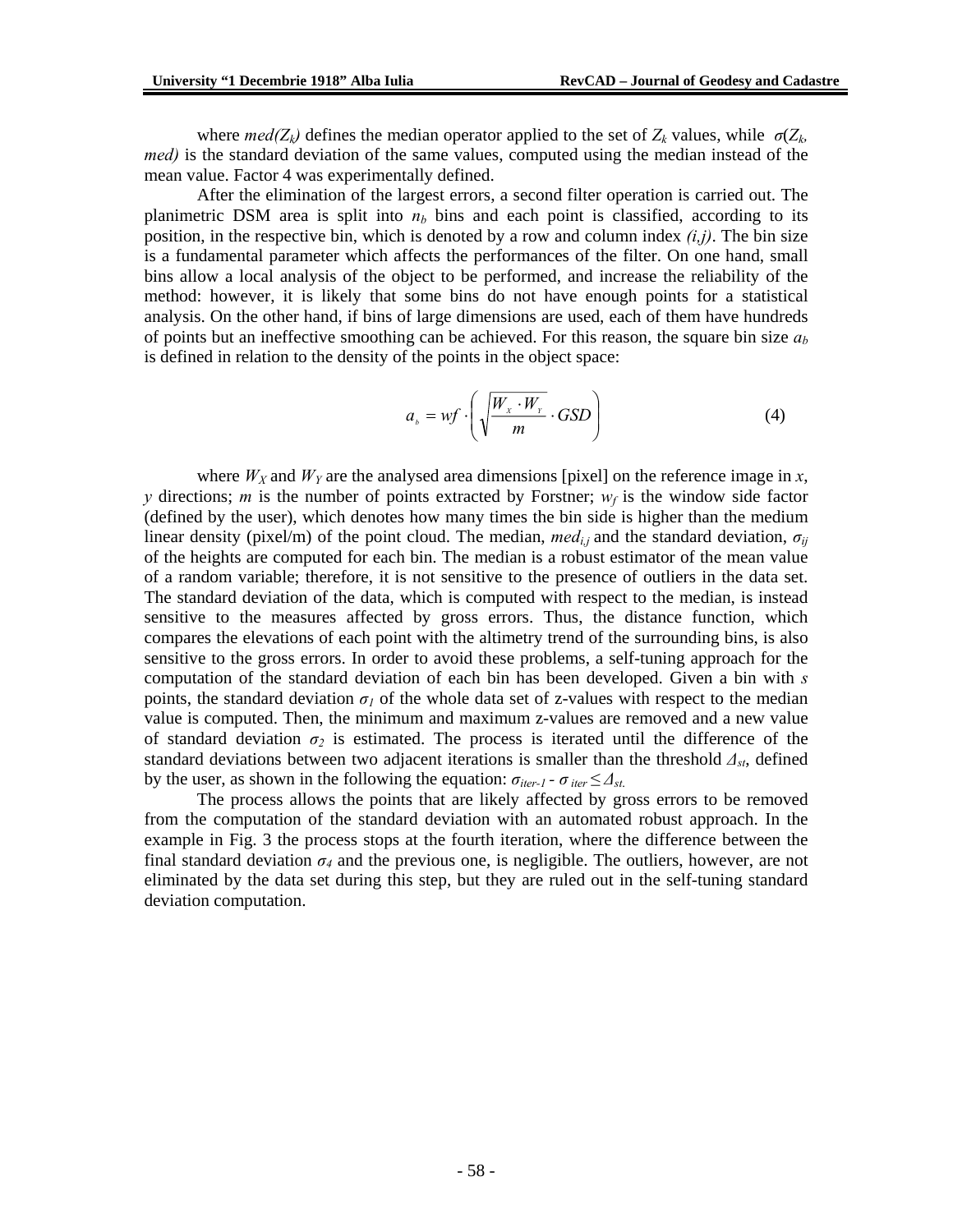**A. LINGUA, D. MARENCHINO, F. NEX**

Automatic Digital Surface Model (DSM) generation procedure from images acquired by Unmanned Aerial Systems (UASs)



Figure 3. Self-tuning computation of the standard deviation of the point elevations of a bin

The median *med<sub>i,j</sub>* and the self-tuning standard deviation  $\sigma_{ij}$  of each bin are the two parameters necessary for the definition of the distance function. For each point, given its coordinates  $(X_k, Y_k, Z_k)$ , the planimetric position is computed in the bin reference system as  $(i+di, j+dj)$ . Hence, the median and standard deviation to apply to this point are computed considering the median and standard deviation values of the 4 nearest bins, by means of a bilinear interpolation:

$$
med_{i+di,j+dj} = (1-di)djmed_{i,j+1} + didjmed_{i+1,j+1} + (1 - dj)(1 - di)med_{i,j} + di(1 - dj)med_{i+1,j}
$$
  
\n(5a)  
\n
$$
\overline{\sigma}_{i+di,j+dj} = (1 - di)dj\overline{\sigma}_{i,j+1} + didj\overline{\sigma}_{i+1,j+1} + (1 - dj)(1 - di)\overline{\sigma}_{i,j} + di(1 - dj)\overline{\sigma}_{i+1,j}
$$
  
\n(5b)

Therefore, a new distance function for each point can be expressed as:

$$
med_{i+di, j+dj} - n\overline{\sigma}_{i+di, j+dj} < Z_k < med_{i+di, j+dj} + n\overline{\sigma}_{i+di, j+dj} \tag{6}
$$

where *n* is a multiplicative factor of the standard deviation, which defines the width of the confidence interval. This distance function is applied for each point of the DSM in order to identify the outliers. Thus, the 3D point cloud is triangulated with the Delaunay algorithm, and the final TIN is ready for the visual inspection and the manual editing.

The results achieved by MIGC3 and S2MF on the images taken by the *Z/I Imaging DMC* are shown in Fig. 4 as an example.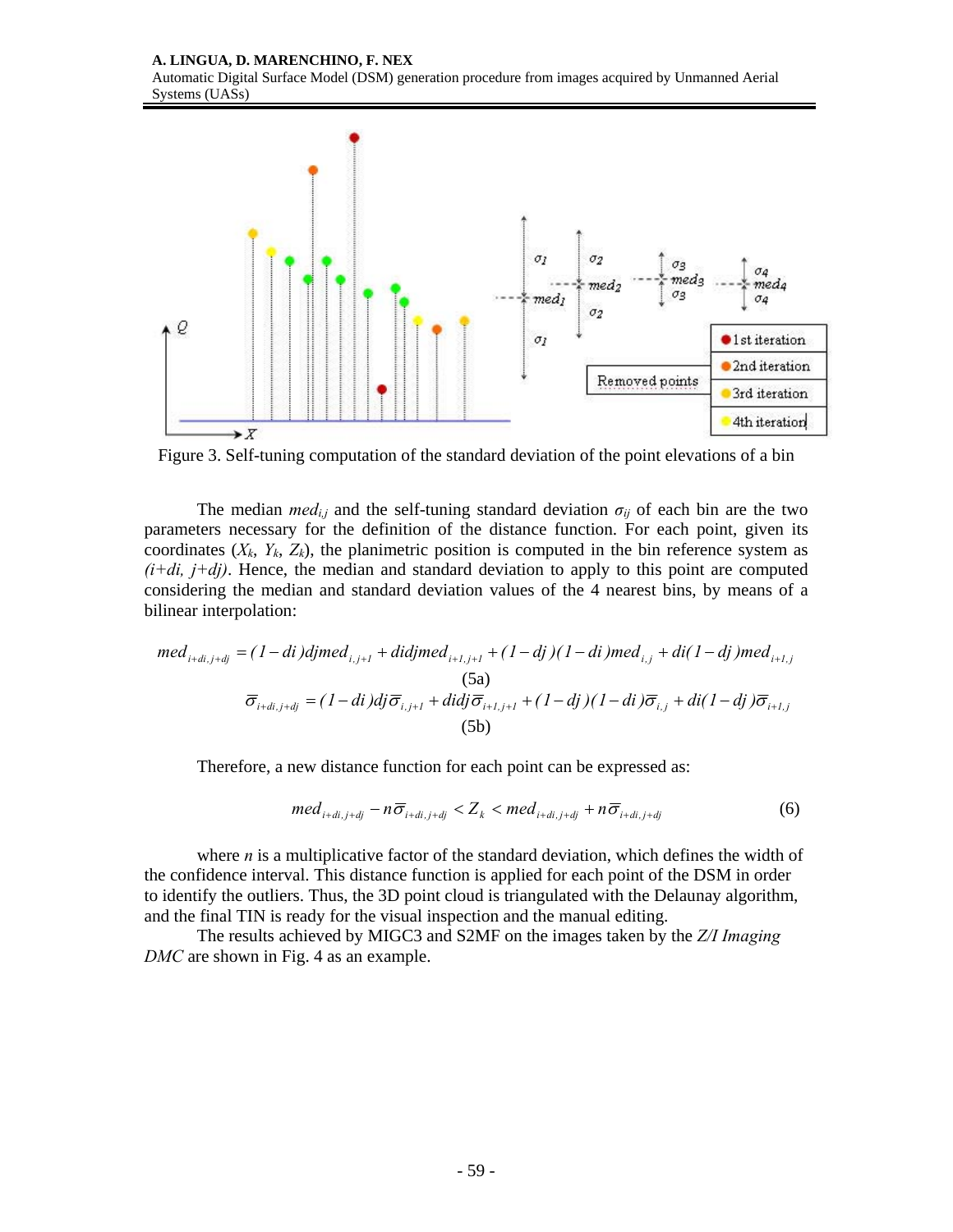

Fig. 4. (a) Details of a realized TIN, extracted with the MIG3 algorithm. (b) TIN of the same area after the application of S2MF with  $w_f$ =20 and  $\Delta_{st}$  =1m. (c) S2MF with  $w_f$ =20 and  $\Delta_{st}$ =0.5m. As can be seen, the lowest *∆st* value allows many outliers to be discarded.

 **Solid True Ortho-photo.** In the recent years, the researches concerning Geomatics, have dealt with the integration of digital images and 3D models automatically extracted with Lidar or photogrammetric techniques. In particular, the Geomatics research group at the Politecnico di Torino, has developed and implemented an innovative product, called Solid True OrthoPhoto (STOP) [7] which combines the high radiometric resolution of orthophotos with the 3D information of DSMs. STOP is the ideal cartographic support for emergency operations in damaged areas. The radiometric and the 3D spatial data allow basic geometric information to be extracted, which can be easily utilized for risk assessment and emergency interventions. STOP allows 3 colour values of the true colour image (RGB) extracted from the orthophoto and memorized in 3 bytes and 1 height value derived from the DDTM and memorized as an integer (2 or 4 bytes) to be recorded for each of its pixels.

STOP has been produced by SIRio, a commercial software that has been implemented by SIR, a Politecnico di Torino Spin off.

#### **3. Photogrammetric survey**

In the 2008, photogrammetric test was carried out on the archaeological area of Augusta Bagiennorum. The ruins of the Roman city of Augusta Bagiennorum are situated a few kilometres away from the actual city of Bene Vagienna (Figure 5). Due to its strategic position in the middle of the Tanaro valley, Augusta Bagiennorum became an important centre which was exploited by the Romans for agricultural purposes and urban development. The construction phases are referable to the early Christian epoch (V-VI sec. D.C.) and high medieval period (VII-VIII D.C.).

The automatic acquisition of the theatre area provided several images of the ruins area. Three images were suitable for a photogrammetric processing of the Theatre. These were acquired at different flight altitudes (from 60 to 70 m) and in non-normal conditions (Fig. 50.).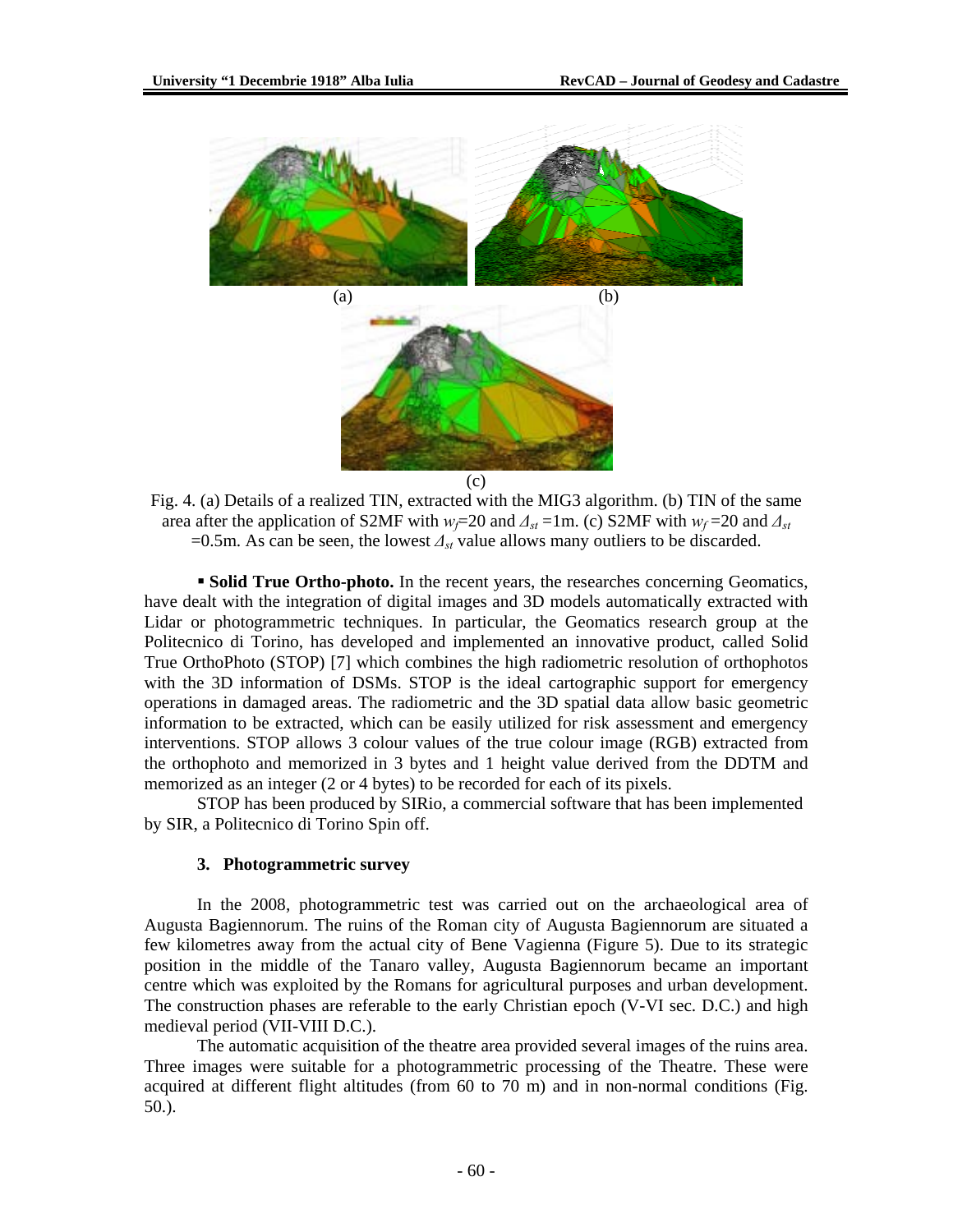

Fig. 50. The images of the theatre area

The BBA was carried out with the LPS package, following a self-calibration approach. In the triangulation process, 7 ground control points and 3 check points were used, and centimetre accuracy was achieved in the image orientation.

The extraction of the homologous points by means of SIFT allowed the approximate DSM of the area to be produced, with more than 1000 points. Once the images had been oriented, the points to be matched were extracted by the Forstner operator in the area of the Theatre. The reference image in this procedure is the central one.



Fig. 6. Points in the reference image extracted by Forstner operator

The triple stereoscopic coverage of the theatre ruins and the good approximation of the initial DSM allowed quite good results to be obtained with MIGC3 and S2MF. Nevertheless, some outliers were not detected and filtered in the open field and in the area of the trees (Fig.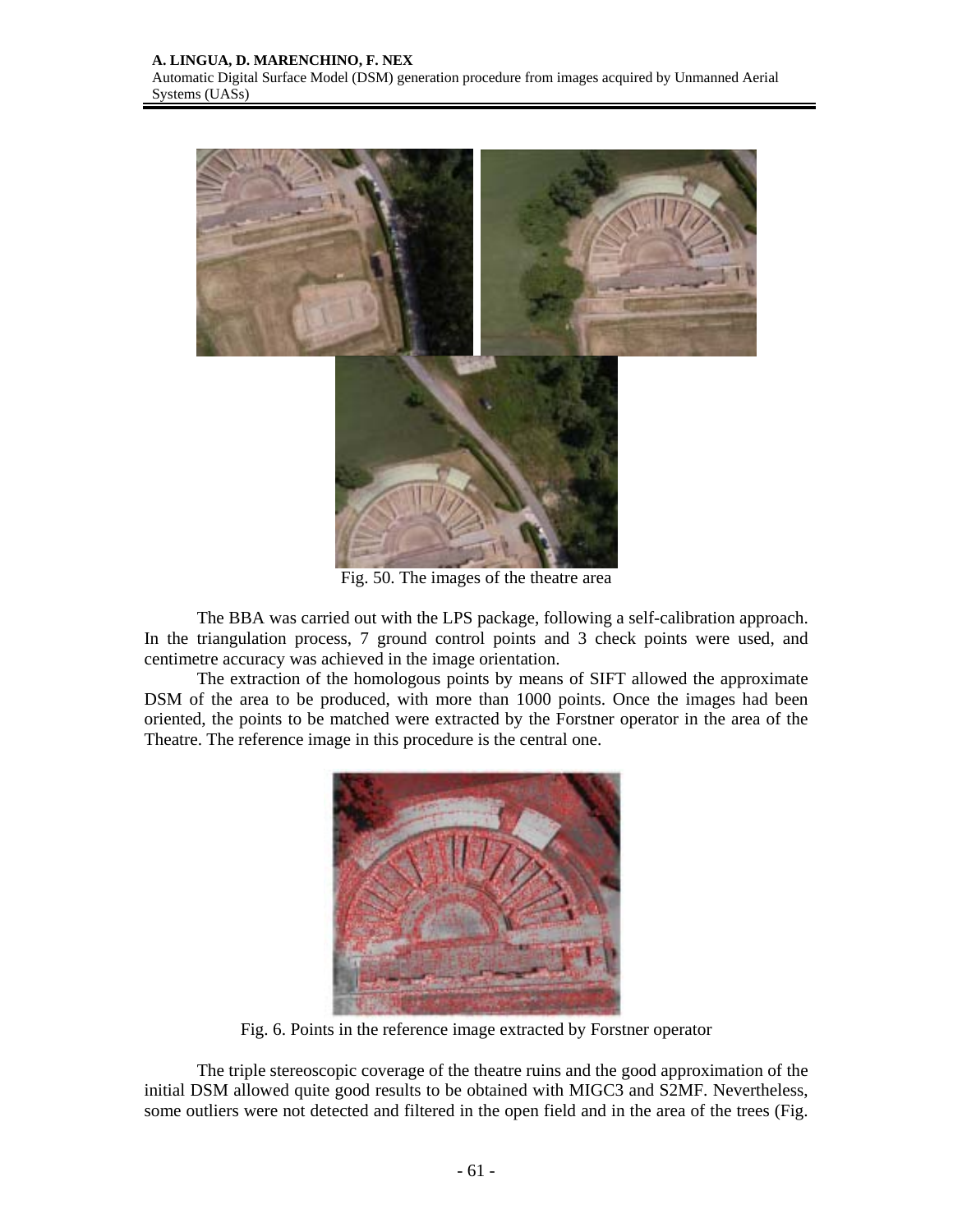7). This was probably due to the lack of a multi-stereoscopic coverage. The correct matches rate (50.9%) in fact refers to the points that were extracted in the ruins of the theatre, where three images were available. In the other zones, especially in the field to the south of the ruins, the correct matches rate was dramatically reduced.

| MIGC3-S2MF Theatre 386239     |           |     |
|-------------------------------|-----------|-----|
| Area (pixels)                 | 3240x2300 |     |
| Feat. Extracted               | 38182     |     |
| Feat. Matched                 | 19451     |     |
| No match                      | 16425     |     |
| Multi-match                   | 2306      |     |
| $%$ match                     | 50.9      |     |
| % no match                    | 43.0      |     |
| % multi match                 | 6.1       |     |
| <i><u><b>Outliers</b></u></i> | 520       |     |
| Final 3D points               | 18931     |     |
| % Outliers                    | 2.67      |     |
| % Final 3D points             | 97.3      |     |
| Density $(m^2$ /point)        | 0.36      |     |
| Plan. Step (m)                | 0.6       |     |
| (a)                           |           | (b) |

Fig. 7. Report of the MIGC3 – S2MF algorithms of the theatre area (a). Filtered TIN of the theatre (b).

The final TIN was regularized with the Kriging technique (step=  $0.10 \text{ m}$ ), then the STOP of the area was carried out (pixel size= 0.03 m), as shown in Fig. 8.



Fig. 8. Theatre area. 2D (a) and 3D (b) visualization of the STOP.

The accuracy of the orthophoto was checked according to Italian regulations. The pixel size (0.03 m) is suitable for the production of a STOP with a nominal scale in the range 1:500 – 1:1000 range. As shown in Table 1, the CE95(EN) is lower than the tolerance limit  $(T_{EN})$  of the 1:500 map scale for ordinary orthophotos.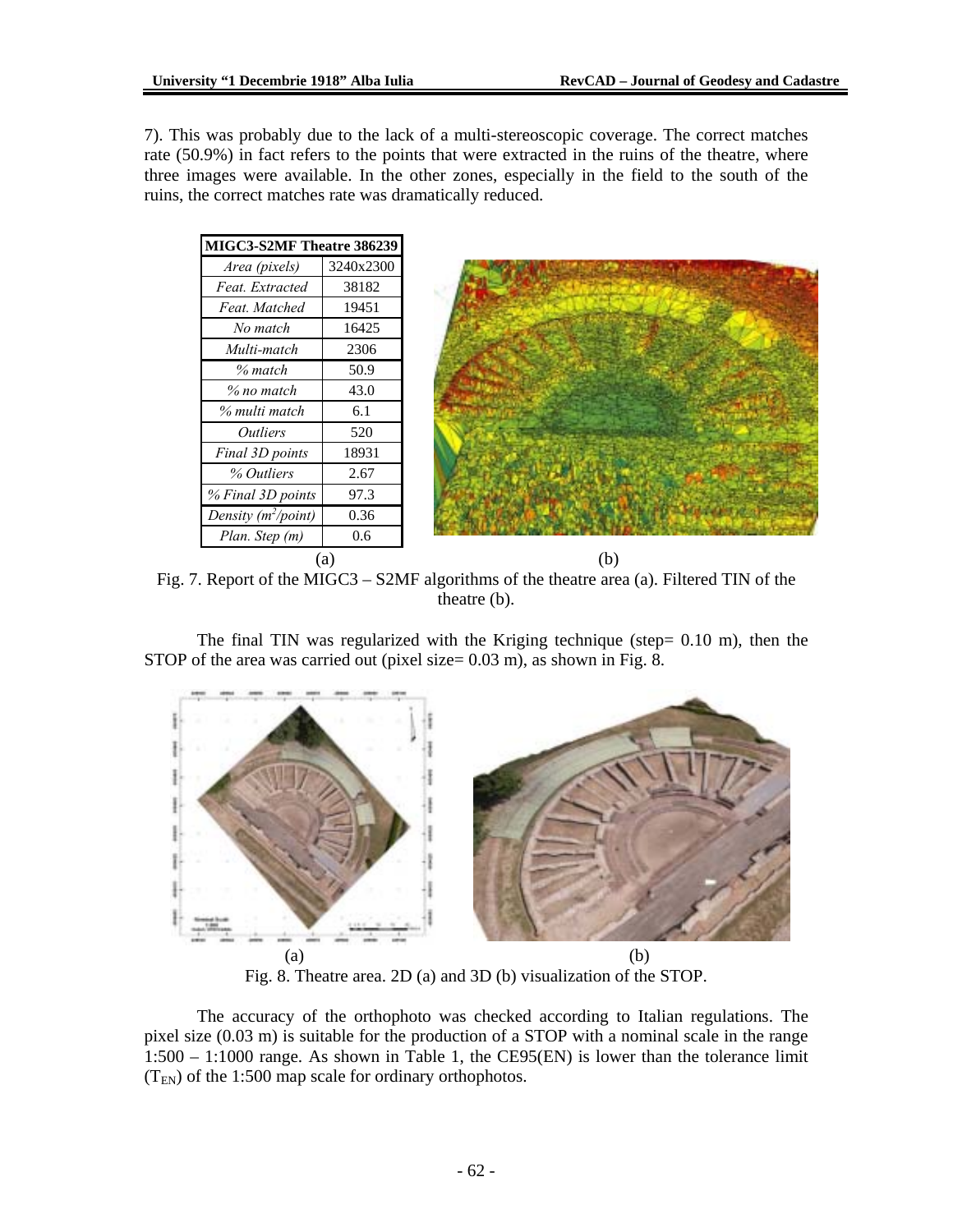|                      | <b>TERRAIN</b> |
|----------------------|----------------|
| $\sigma_{CP,E,N}(m)$ | 0.02           |
| $CE95_{CP}(m)$       | 0.05           |
| $RMSE_{OP}(m)$       | 0.09           |
| $CE95_{OP}(m)$       | 0.14           |
| $CE95_{EN}(m)$       | 0.15           |
| $T_{EN}$ 1:500 quick | 0.26           |
| $T_{FN}$ 1:500 ord.  | 0.17           |

Table 1. Accuracy check of the orthophoto of the theatre (Italian regulations).

## **4. Conclusion and future developments**

The first results achieved by the UAS of the research group at the Politecnico di Torino have been presented. It has been shown how this application is now able to quickly acquire data relative to a catastrophic event and quickly produce cartography that is useful for the mapping activities.

The algorithms for the automatic extraction of DSMs require a multi-image acquisition, with the aim of exploiting the redundancy of the similarity constraint. Consequently, the flight plans have to be planned according to a multi-image approach. In the presented photogrammetric flight, the rate of correct homologous points is good, when the triple stereoscopic overlap is assured, because it allows the computation of the SNCC function and an improvement in the matching performances. In addition, the multi-image matching algorithm is very sensitive to camera calibration and the problems due to the calibration of the camera can reduce the capacity of the SIFT-LMS and MIGC3 techniques. If the internal orientation parameters are not correct, the homologous points will in fact have residual parallaxes, and the search along the epipolar line could not provide good correlations.

S2MF is a quick and reliable method, which assures good performances for the filter operations on DSMs automatically extracted by photogrammetric techniques. The algorithm does not require a priori knowledge of a set of error-free points; it works very quickly, and it is able to discard gross errors in a completely automatic way. The performances of S2MF depend above all on the quality of the DSM row. Furthermore, the geometrical characteristics of the object affect the efficiency of the algorithm. S2MF is sensitive to localized discontinuities, because it works under the hypothesis of planar terrain within a single bin; in this way, the located features above the bare earth are removed. Nevertheless, the smoothing effects of S2MF vary over a wide range, which depends on the threshold parameters.

The photogrammetric tests on the archaeological ruins of Augusta Bagiennorum have underlined the possibility of using aerial surveys with UAS for mapping purposes, even in the cultural heritage application field. A semi-automatic approach led to the production of orthophotos with the information content and the nominal scale map suitable for archaeological analysis (1:500 map scales).

The UAS project is still an ongoing work. The presented results have to be ameliorated by future developments. The developed UAS still does not allow a completely automated photogrammetric flight to be performed: the assembled GPS/IMU is not sufficient to allow a direct geo-referencing. For this reason, the research group at the Politecnico di Torino is currently working on how to improve the performances of the GPS/IMU system.

The DSM extraction will be improved by extracting edges and increasing the point density through a grid point matching: the final result will be a dense DSM. A new S2MF, which defines its threshold automatically, is at present under development.